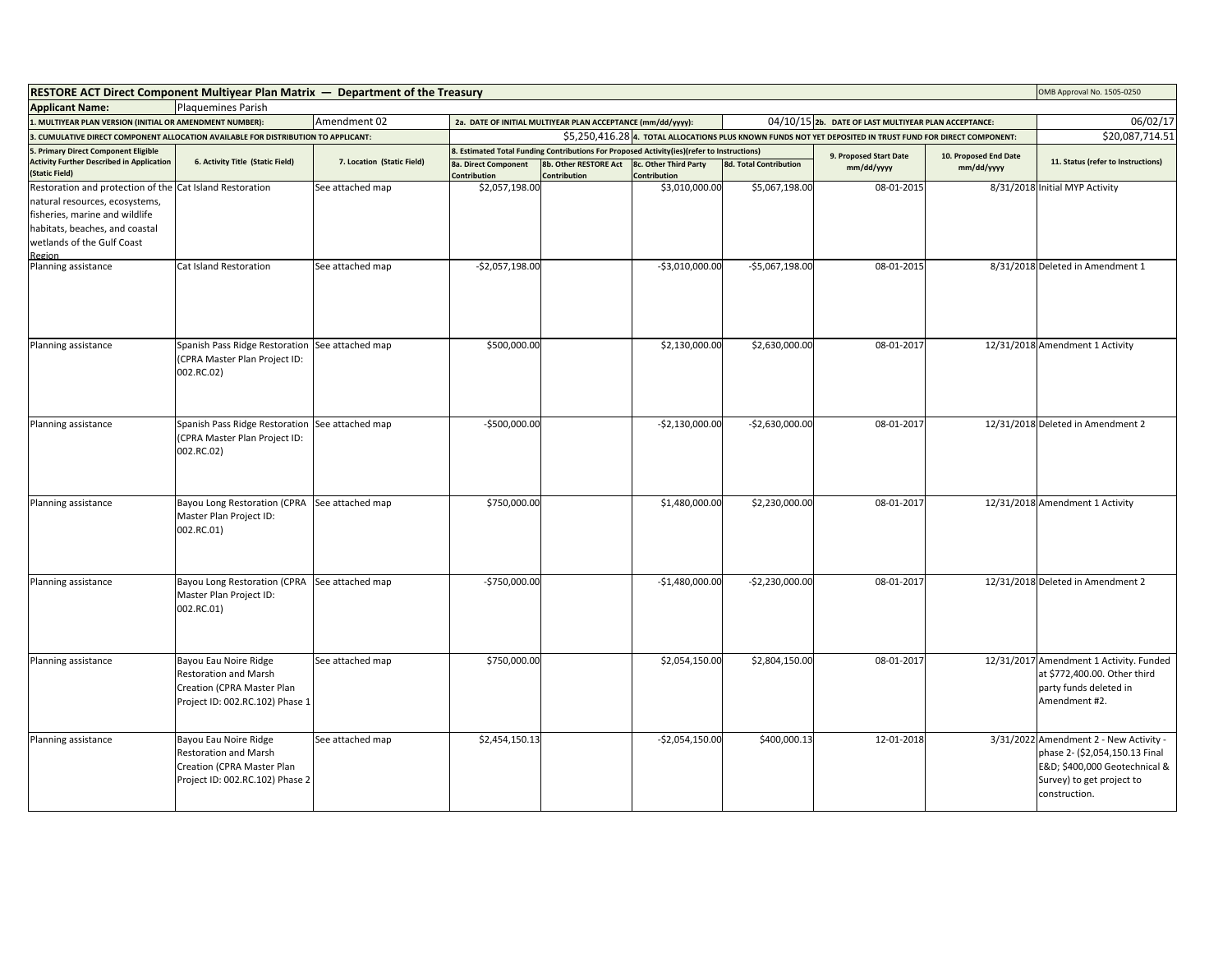| Restoration and protection of the Louisiana Coastal Area |                                                                       | See attached map                                                                                                                                                                                                               | \$1,500,000.00   |        | \$4,500,000.00   | \$6,000,000.00   | 11/1/2017                                                                        |  | 12/31/2018 Amendment 1 Activity         |
|----------------------------------------------------------|-----------------------------------------------------------------------|--------------------------------------------------------------------------------------------------------------------------------------------------------------------------------------------------------------------------------|------------------|--------|------------------|------------------|----------------------------------------------------------------------------------|--|-----------------------------------------|
| natural resources, ecosystems,                           | beneficial Use of Dredge                                              |                                                                                                                                                                                                                                |                  |        |                  |                  |                                                                                  |  |                                         |
| fisheries, marine and wildlife                           | Material (LCA BUDMAT Water                                            |                                                                                                                                                                                                                                |                  |        |                  |                  |                                                                                  |  |                                         |
| habitats, beaches, and coastal                           | Development ACT (WRDA) of                                             |                                                                                                                                                                                                                                |                  |        |                  |                  |                                                                                  |  |                                         |
| wetlands of the Gulf Coast                               | 2007)                                                                 |                                                                                                                                                                                                                                |                  |        |                  |                  |                                                                                  |  |                                         |
| Region                                                   |                                                                       |                                                                                                                                                                                                                                |                  |        |                  |                  |                                                                                  |  |                                         |
| Restoration and protection of the Louisiana Coastal Area |                                                                       | See attached map                                                                                                                                                                                                               | $-$1,500,000.00$ |        | $-$4,500,000.00$ | $-$6,000,000.00$ | 11/1/2017                                                                        |  | 12/31/2018 Deleted in Amendment 2       |
| natural resources, ecosystems,                           | beneficial Use of Dredge                                              |                                                                                                                                                                                                                                |                  |        |                  |                  |                                                                                  |  |                                         |
| fisheries, marine and wildlife                           | Material (LCA BUDMAT Water                                            |                                                                                                                                                                                                                                |                  |        |                  |                  |                                                                                  |  |                                         |
| habitats, beaches, and coastal                           | Development ACT (WRDA) of                                             |                                                                                                                                                                                                                                |                  |        |                  |                  |                                                                                  |  |                                         |
| wetlands of the Gulf Coast                               | 2007)                                                                 |                                                                                                                                                                                                                                |                  |        |                  |                  |                                                                                  |  |                                         |
| Region                                                   |                                                                       |                                                                                                                                                                                                                                |                  |        |                  |                  |                                                                                  |  |                                         |
| Planning assistance                                      | Bay Adams Headland                                                    | See attached map                                                                                                                                                                                                               | \$1,222,250.00   |        |                  | \$1,222,250.00   | 12/1/2018                                                                        |  | 3/31/2023 Amendment 2 - New Activity -  |
|                                                          | Restoration and Marsh                                                 |                                                                                                                                                                                                                                |                  |        |                  |                  |                                                                                  |  | phase 1 (\$1,157,250 E&D (25%);         |
|                                                          | Creation (CPRA Master Plan                                            |                                                                                                                                                                                                                                |                  |        |                  |                  |                                                                                  |  | \$15,000 BAS; \$50,000 permit)          |
|                                                          | Project ID: 002.RC.101) Phase 1                                       |                                                                                                                                                                                                                                |                  |        |                  |                  |                                                                                  |  |                                         |
|                                                          |                                                                       |                                                                                                                                                                                                                                |                  |        |                  |                  |                                                                                  |  |                                         |
| Planning assistance                                      | <b>Bay Adams Headland</b>                                             | See attached map                                                                                                                                                                                                               | \$3,150,000.00   |        |                  | \$3,150,000.00   | 5/1/2021                                                                         |  | 3/31/2025 Amendment 2 - New Activity -  |
|                                                          | Restoration and Marsh                                                 |                                                                                                                                                                                                                                |                  |        |                  |                  |                                                                                  |  | phase 2 (\$500,000 Final Survey         |
|                                                          | Creation (CPRA Master Plan                                            |                                                                                                                                                                                                                                |                  |        |                  |                  |                                                                                  |  | & Geotechnical; \$2,650,000             |
|                                                          | Project ID: 002.RC.101) 2 & 3                                         |                                                                                                                                                                                                                                |                  |        |                  |                  |                                                                                  |  | Final E&D will be done in               |
|                                                          |                                                                       |                                                                                                                                                                                                                                |                  |        |                  |                  |                                                                                  |  | phases as funds allow)                  |
| Planning assistance                                      | Eastbank Landbridge Project -                                         | See attached map                                                                                                                                                                                                               | \$500,000.00     |        |                  | \$500,000.00     | 12-01-2018                                                                       |  | 3/31/2020 Amendment 2 - New Activity    |
|                                                          | Phoenix to Lake Leary (CPRA                                           |                                                                                                                                                                                                                                |                  |        |                  |                  |                                                                                  |  |                                         |
|                                                          | Master Plan Project ID:                                               |                                                                                                                                                                                                                                |                  |        |                  |                  |                                                                                  |  |                                         |
|                                                          | 001.MC.104)                                                           |                                                                                                                                                                                                                                |                  |        |                  |                  |                                                                                  |  |                                         |
|                                                          |                                                                       |                                                                                                                                                                                                                                |                  |        |                  |                  |                                                                                  |  |                                         |
| Planning assistance                                      | Grand Bayou Ridge Restoration See attached map                        |                                                                                                                                                                                                                                | \$250,000.00     |        |                  | \$250,000.00     | 5/1/2021                                                                         |  | 12/31/2022 Amendment 2 - New Activity - |
|                                                          | (CPRA Master Plan Project ID:                                         |                                                                                                                                                                                                                                |                  |        |                  |                  |                                                                                  |  | phase 1 (\$185,000 E&D (25%);           |
|                                                          | 02.RC.103) Phase 1                                                    |                                                                                                                                                                                                                                |                  |        |                  |                  |                                                                                  |  | \$15,000 BAS; \$50,000 permit)          |
|                                                          |                                                                       |                                                                                                                                                                                                                                |                  |        |                  |                  |                                                                                  |  |                                         |
|                                                          |                                                                       |                                                                                                                                                                                                                                |                  |        |                  |                  |                                                                                  |  |                                         |
| Planning assistance                                      | Grand Bayou Ridge Restoration See attached map                        |                                                                                                                                                                                                                                | \$500,000.00     |        |                  | \$500,000.00     | 5/1/2022                                                                         |  | 12/31/2023 Amendment 2 - New Activity - |
|                                                          | (CPRA Master Plan Project ID:                                         |                                                                                                                                                                                                                                |                  |        |                  |                  |                                                                                  |  | phase 2 (Final Survey,                  |
|                                                          | 02.RC.103) Phase 2                                                    |                                                                                                                                                                                                                                |                  |        |                  |                  |                                                                                  |  | Geotechnical and engineering            |
|                                                          |                                                                       |                                                                                                                                                                                                                                |                  |        |                  |                  |                                                                                  |  | and design)                             |
|                                                          |                                                                       |                                                                                                                                                                                                                                |                  |        |                  |                  |                                                                                  |  |                                         |
|                                                          |                                                                       |                                                                                                                                                                                                                                |                  |        |                  | \$0.00           |                                                                                  |  |                                         |
|                                                          |                                                                       |                                                                                                                                                                                                                                |                  |        |                  |                  |                                                                                  |  |                                         |
|                                                          |                                                                       |                                                                                                                                                                                                                                |                  |        |                  |                  |                                                                                  |  |                                         |
|                                                          |                                                                       |                                                                                                                                                                                                                                |                  |        |                  |                  |                                                                                  |  |                                         |
|                                                          | 12. ESTIMATED TOTAL FUNDING CONTRIBUTIONS FOR ACTIVITY(IES) (refer to |                                                                                                                                                                                                                                |                  |        |                  |                  | Please note: Grant awards may reflect non-material changes in proposed dates and |  |                                         |
|                                                          | Instructions)                                                         |                                                                                                                                                                                                                                | \$8,826,400.13   | \$0.00 | \$0.00           |                  | \$8,826,400.13 estimated funding.                                                |  |                                         |
|                                                          |                                                                       | cording to the Danepurer Reduction Act of 1995, no persons are required to respond to a collection of information unless it disclous a valid OMR control number The valid OMR control number for this information collection i |                  |        |                  |                  |                                                                                  |  |                                         |

According to the Paperwork Reduction Act of 1995, no persons are required to respond to a collection of information unless it displays a valid OMB control number. The valid OMB control number for this information is collec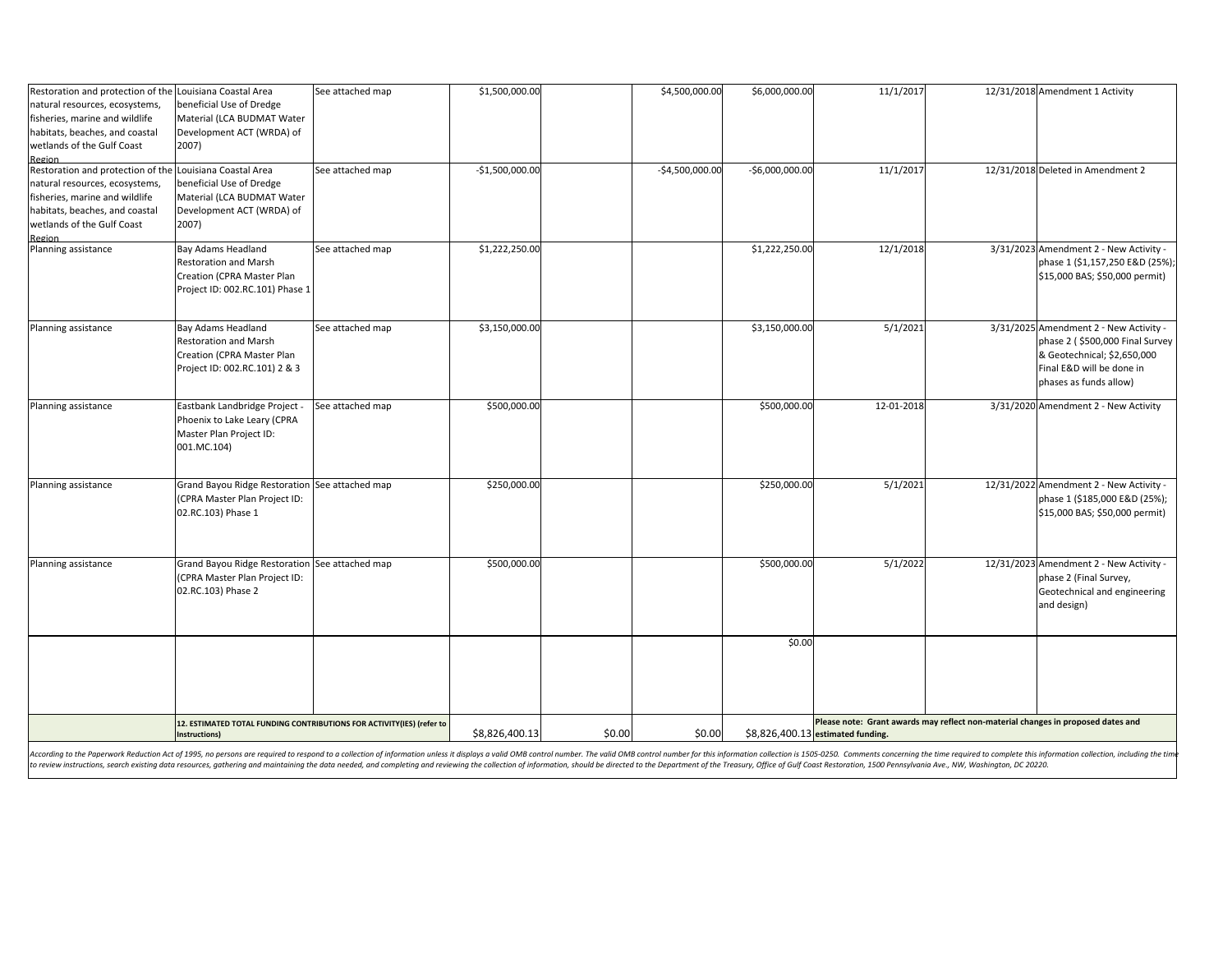# **RESTORE ACT Direct Component Multiyear Plan Narrative**

# **Department of the Treasury**

OMB Approval No. 1505‐0250

Directions: Use this form for the Initial Multiyear Plan and any subsequent amendments to an accepted Multiyear **Plan. For amendments, include only new and/or materially modified activities.**

| Multiyear Plan Version (Initial or Amendment Number): | Amendment #2 |
|-------------------------------------------------------|--------------|
| Date of Initial Multiyear Plan Acceptance:            | 04/10/2015   |
| Date of Last Multiyear Plan Acceptance:               | 06/02/2017   |

| <b>Eligible Applicant Name:</b>                                                                                            | <b>Plaquemines Parish Government</b> |  |  |  |  |  |
|----------------------------------------------------------------------------------------------------------------------------|--------------------------------------|--|--|--|--|--|
| Name and Contact Information of the Person to be contacted (POC) on matters concerning this Multiyear Implementation Plan: |                                      |  |  |  |  |  |
| POC Name:                                                                                                                  | Amos Cormier                         |  |  |  |  |  |
| POC Title:                                                                                                                 | Parish President                     |  |  |  |  |  |
| POC Email:                                                                                                                 | acormier@ppgov.net                   |  |  |  |  |  |
| POC Phone:                                                                                                                 | (504) 274-2462                       |  |  |  |  |  |

#### NARRATIVE DESCRIPTION:

1. A description of each activity, including the need, purpose, objective(s), milestones and location. Include map showing the location of each activity.

 As an update to Plaquemines Parish's First Amended MIP, which was accepted on June 2, 2017, two projects and one program have been removed from funding and are being funded by other sources: Spanish Pass Ridge Restoration, Bayou Long Ridge Restoration, and the Louisiana Coastal Area Beneficial Use of Dredge Material Program. The following projects are proposed for Direct Component Funding in this Second Amended multiyear plan:

**1. Bayou Eau Noire Ridge Restoration and Marsh Creation Phase 2 ‐** Overall, the narrative description for this project remains the same as described in amendment #1. However, the third party funds (\$2,054,150.00 for final engineering & design) budgeted in amendment #1 will now be funded by Direct Component because those third party funds did not materialized. In addition, \$400,000.00 of Direct Component funds will be used for final geotechnical and survey to get the project to construction.

#### **2. Bay Adams Headland Restoration and Marsh Creation Phases 1, 2 & 3**

• Need: The project is contained in the 2017 Coastal Master Plan as 002.RC.101 and is needed to re‐establish the historic headland ridges in an area that is experiencing rapidly degrading and loss of coastal marsh. Historically part of the landscape in coastal Louisiana, headland ridges help shape the estuary, providing critical habitat, protecting marshes from tidal exchange and saltwater intrusion, and providing an important line of defense for storm surges. Ridges provide important avian habitat to winterers, Neotropical migrants, and permanent residents such as the great horned owl. Restoring and maintaining ridges and marshes provides opportunity for development of ecotourism and helps protect the habitat, infrastructure and communities inland by reducing storm surge.

• Purpose: The purpose of this proposed project is to initiate the planning, engineering, design, and gathering of Best Available Science information that support the coastal restoration objectives of the State of Louisiana to re‐establish vegetative headland ridges within the vicinity of the historic Bay Adams Headlands and to re‐establish adjacent marshes in the project area using Mississippi River sediment. Native intertidal marsh and ridge vegetation would be planted after construction to help stabilize the rebuilt ridge and marsh habitat.

According to the Paperwork Reduction Act of 1995, no persons are required to respond to a collection of information unless it displays a valid OMB control number. The valid OMB control number for this information collection is 1505‐0250. Comments concerning the time required to complete this information collection, including the time to review instructions, search existing data resources, gathering and maintaining the data needed, and completing and reviewing the collection of information, should be directed to the Department of the Treasury, Office of Gulf Coast Restoration, 1500 Pennsylvania Ave., NW, Washington, DC 20220.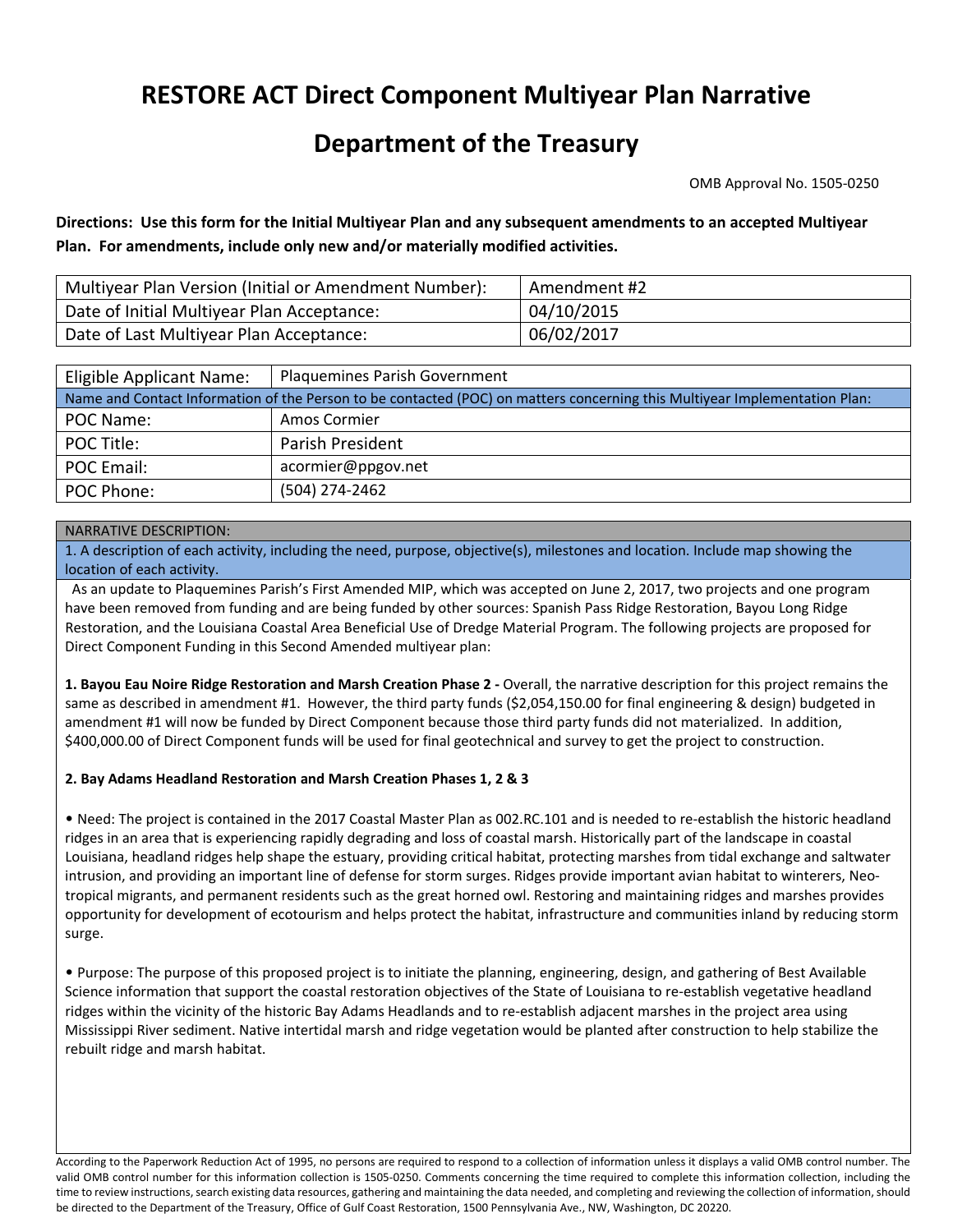•Objective: The Bay Adams Headland restoration project will create approximately 35,000 feet of elevated barrier headland ridges; nourish approximately 2,000 acres of wetlands to the headland north of Adams Bay; and it will create approximately 500 acres of new marsh. This project will provide surge protection, wave attenuation and a secondary line of defense to the areas to the north and northeast of the project. This project will complement and extend the proposed Barataria Bay Rim project by restoring vegetative headland ridges, forested ridge habitat and native marsh.

• Funds Requested: The funds that are being requested for this project from the Direct Component are \$4,372,250.00, which is the estimated total planning, permitting, design and engineering cost to get the project to construction. The estimated construction costs are \$57,859,000 ‐ based on the 2017 Parish and CPRA Master Plan. This project will be done in phases as Plaquemines Parish Direct Component money becomes available. The first phase of the project will require funds of \$1,222,250.00 (\$1,157,250 E&D (25%); \$15K BAS; \$50K permit), the total estimated costs to initiate the necessary planning, environmental permitting activities, engineering, and design to support the environmental permitting activities, and best available science information to support the environmental permitting activities for this project. The next phases of this project will require funds of \$3,150,000.00 (i.e. Survey, Geotechnical [\$500,000.00] and completion of engineering and design [\$2,650,000.00]) will be completed as the Parish's Direct Component allocation allows.

•High Level Milestones: Preliminary field investigation (spot geotechnical data and LIDAR survey), Engineering and Design, gathering of Best Available Science information, and completion of environmental permitting activities.

•Measures of Success: Phase 1 ‐ Completion of engineering and design to support environmental permit(s) and gathering of Best Available Science information milestones; Phase 2 – completion of survey and geotechnical data; and Phase 3 – completion of engineering and design to ready project for construction.

#### **3. East Bank Land Bridge Marsh Creation Project (CPRA MP ID: 001.MC.104) Phase 1**

• Need: The project is contained in the 2017 Coastal Master Plan as 001.MC.104 and is needed to create approximately 2,300 acres of marsh in Plaquemines Parish between Grand Lake and Lake Leary. Historically part of the landscape in coastal Louisiana, headland ridges help shape the estuary, providing critical habitat, protecting marshes from tidal exchange and saltwater intrusion, and providing an important line of defense for storm surges. Ridges provide important avian habitat to winterers, Neo-tropical migrants, and permanent residents such as the great horned owl. Restoring and maintaining ridges and marshes provides opportunity for development of ecotourism and helps protect the habitat, infrastructure and communities inland by reducing storm surge.

• Purpose: The purpose of this proposed project is to initiate the planning, engineering, design, and gathering of Best Available Science information that support the coastal restoration objectives of the State of Louisiana to re‐establish vegetative headland ridges within the vicinity Grand Lake and Lake Leary in the eastern marsh area of Plaquemines and St. Bernard Parish's and to re‐ establish adjacent marshes in the project area using Mississippi River sediment. This project along with four other CWPRA projects which extend from the Phoenix area on the east bank of Plaquemines Parish (Phoenix Marsh and Ridge Restoration, Breton Land Bridge Marsh Creation (West) River aux Chenes to Grand Lake, Mid Breton Land Bridge Marsh Creation and Terracing, and Grand Lake West Marsh Creation and Terracing) to Lake Leary are needed to create a continuous land bridge from Phoenix in Plaquemines Parish to Delacroix in St. Bernard Parish. Native intertidal marsh and ridge vegetation would be planted after construction to help stabilize the rebuilt ridge and marsh habitat.

• Objective: The East Bank Land Bridge project will create approximately a combined 3,973 acres of marsh between Phoenix in Plaquemines Parish and Delacroix in St. Bernard Parish. This project will provide surge protection, wave attenuation and a secondary line of defense to the areas to the north and northeast of the project. This project will complement many of the other projects proposed in the area between the Mississippi River and the now closed Mississippi River Gulf Outlet north of Black Bay and Breton Sound by restoring vegetative headland ridges, forested ridge habitat and native marsh.

• Funds Requested: The funds that are being requested for this project from the Direct Component are \$500,000.00 for the planning, permitting and land rights assessment needed for the project. The estimated construction costs are \$154,200,000 ‐ based on the 2017 Parish and CPRA Master Plan. This project will be done in phases as Plaquemines Parish Direct Component money becomes available and other funding sources are identified.

• High Level Milestones: Preliminary field investigation (spot geotechnical data and LIDAR survey), Planning, and land rights assessment, gathering of Best Available Science information, and completion of environmental permitting activities.

• Measures of Success: Phase 1 – Completion of all planning aspects needed for the project to be permitted and designed.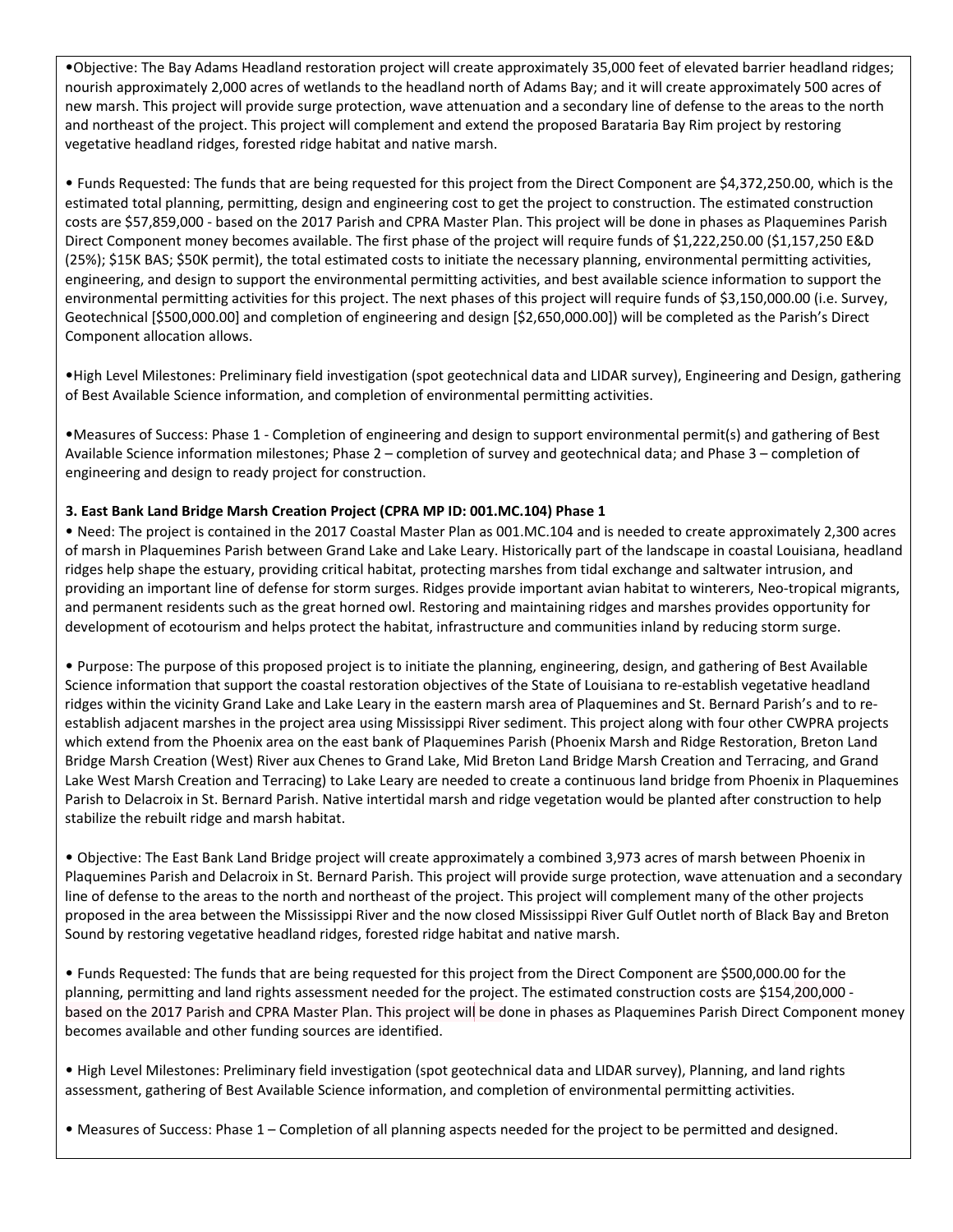#### **4. Grand Bayou Ridge Restoration (CPRA MP ID: 002.RC.103) Phases 1 & 2:**

• Need: The project is contained in the 2017 Coastal Master Plan as 002.RC.103 and is needed to re‐establish the historic ridge in an area that is experiencing rapidly degrading and loss of coastal marsh. Historically part of the landscape in coastal Louisiana, ridges help shape the estuary, providing critical habitat, protecting marshes from tidal exchange and saltwater intrusion, and providing an important line of defense for storm surges. Ridges provide important avian habitat to winterers, Neo-tropical migrants, and permanent residents such as the great horned owl. Restoring and maintaining ridges and marshes provides opportunity for development of ecotourism and helps protect the habitat, infrastructure and communities inland by reducing storm surge.

• Purpose: The purpose of this proposed project is for the planning, engineering, design, and gathering of Best Available Science information that support the coastal restoration objectives of the State of Louisiana to re‐establish vegetative ridges within the vicinity of the historic Grand Bayou ridge and to re‐establish adjacent marshes in the project area using Mississippi River sediment. Native intertidal marsh and ridge vegetation would be planted after construction to help stabilize the rebuilt ridge and marsh habitat.

• Objective: To develop a plan to create and nourish saline marsh and associated edge habitat for aquatic species and to establish Grand Bayou vegetative ridges to reduce surge effects and wave setup and restore forested ridge habitat. This includes restoring approximately 48,100 feet of historic ridge to an elevation of 5 feet NAVD88 to provide coastal upland habitat, restore natural hydrology, and provide wave and storm surge attenuation along Grand Bayou. The project will also create and nourish approximately 360 acres of wetlands to reduce surge effects and wave setup and restore forested ridge habitat.

• Funds Requested: The funds that are being requested for this project from the Direct Component are \$750,000. The funds will be requested in two phases as the Plaquemines Parish Direct Component allocation allows. Phase 1 planning request will be \$250,000.00 to initiate the planning phase of engineering and design ‐ 25% (\$185K), environmental permitting activities (\$50K), and Best Available Science documentation (\$15K). Phase 2 planning request will be \$500,000.00 to finalize the engineering and design. The total estimated engineering and design, as well as construction costs are based on the 2017 CPRA Master Plan. It is estimated that engineering and design will cost \$750,000 while construction costs are estimated to be \$10,300,000.

• High Level Milestones: Phase 1 ‐ Preliminary field investigation (geotechnical spot data and LIDAR survey), 25% Engineering and Design to support environmental permitting activities, gathering of Best Available Science information. Phase 2 – completion of engineering and design.

2. How the applicant made the multiyear plan available for 45 days for public review and comment, in a manner calculated to obtain broad‐based participation from individuals, businesses, Indian tribes, and non‐profit organizations, such as through public meetings, presentations in languages other than English, and postings on the Internet. The applicant will need to submit documentation (e.g., a copy of public notices) to demonstrate that it made its multiyear plan available to the public for at least 45 days. In addition, describe how each activity in the multiyear plan was approved after consideration of all meaningful input from the public and submit documentation (e.g., a letter from the applicant's leadership approving submission of the multiyear plan to

Plaquemines Parish completed its Second Amendment to its Multiyear Implementation Plan (MYIP) on March 14th of 2018 and posted it online March 19, 2018 for the mandatory 45‐day public comment / review period. The following were the additional steps the Parish took to obtain broad based participation in reviewing and commenting on the Second Amendment to MYIP.

Several public engagement forums were utilized to engage public comment and review:

1. Initial Press Release Article.

2. Public Notice in the Plaquemines Gazette from March 23, 2018 to May 7, 2018. (See attached Public Notice from the Plaquemines Gazette).

3. Social Media campaign: the MYIP was posted on the Plaquemines Parish Website on March 19, 2018.

4. Second Amendment to MYIP was placed in hardcopy form in both in the Belle Chasse and Port Sulphur Libraries from March 19, 2018 through May 2, 2018.

Any and all public comments were to be directed to the parish Coastal Zone Director, Vincent Frelich. There were no public comments received from the posting in the libraries, Parish website and or the Plaquemines Gazette. It is also worth noting that the following Louisiana CPRA Master Plan Projects underwent separate public review and comment (in Plaquemines Parish and throughout the State) as part of the adoption of the State of Louisiana's 2017 Coastal Master plan: Bayou Eau Noire; Bay Adams Headland; Eastbank Landbridge; and Grand Bayou Ridge Restoration.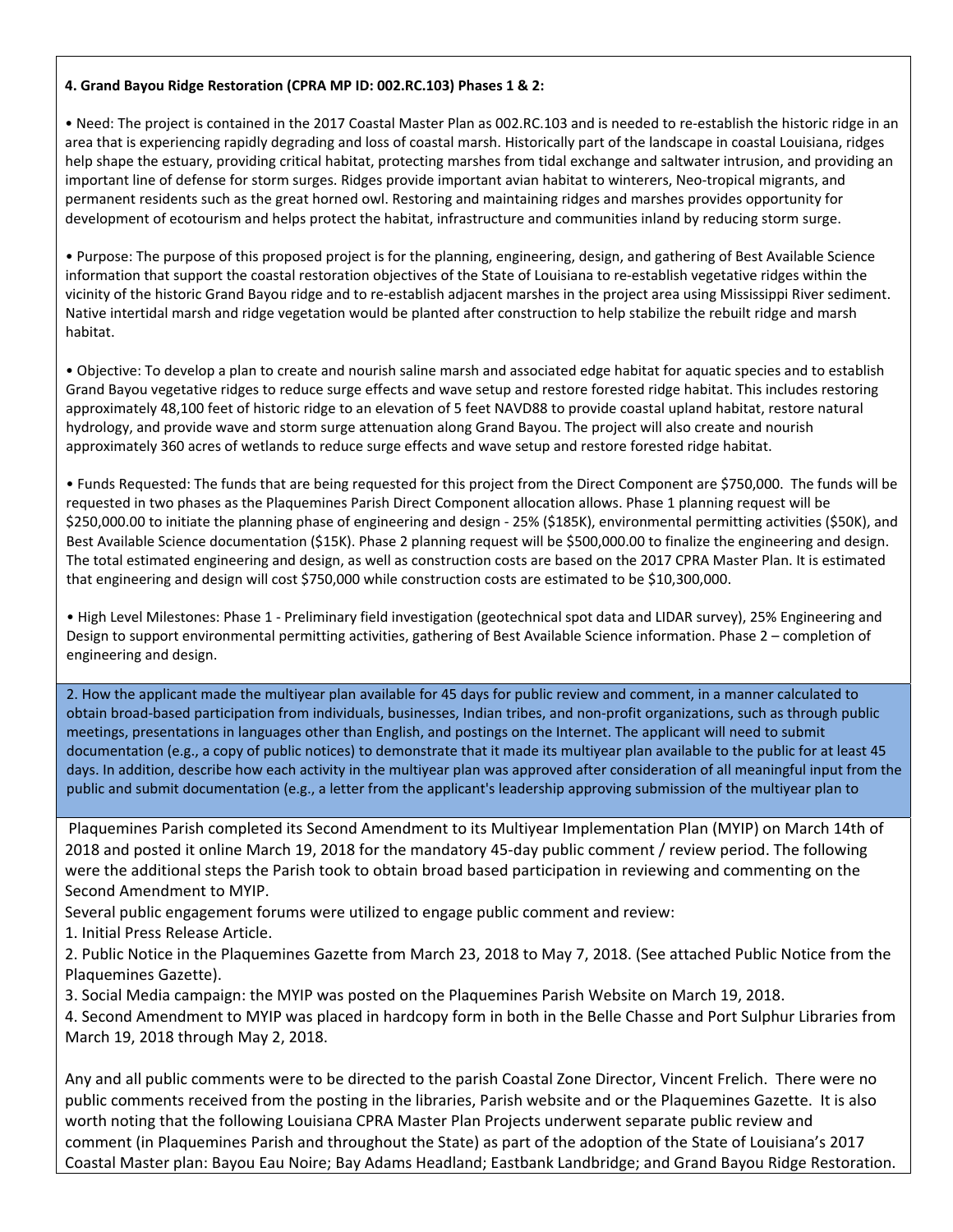3. How each activity included in the applicant's multiyear plan narrative meets all the requirements under the RESTORE Act, including a description of how each activity is eligible for funding based on the geographic location of each activity and how each

The projects described herein and included in Plaquemines Parish's Multiyear Implementation Plan for the use of its RESTORE funds, are designed to generate benefits that will accrue to a Gulf of Mexico coastal parish impacted by the BP/Deep Water Horizon Oil Spill. Not only is Plaquemines Parish located in the Louisiana Coastal Zone, but it is situated on the Gulf of Mexico as a coastal parish. This makes projects which are otherwise eligible for funding under the RESTORE Act, also eligible by virtue of its geographic location. Planning Assistance Activities (4) ‐ Amendment 002 to the MYIP: All planning activities identified in this MYIP and proposed to be funded under the Direct Component can be reasonably identified with the following eligible activities under 31 CFR § 34.201: Planning assistance [31 CFR § 34.201(j)] for a restoration project [31 CFR § 34.201(a)].

1. Bayou Eau Noire Ridge Restoration and Marsh Creation: the planning activities include preliminary field investigation (bathymetric and magnetometer surveys), Engineering and Design, permitting and gathering of Best Available Science information. The underlying restoration project includes the following activities: create 400 acres of marsh and nourish 100 acres of marsh to create new wetland habitat, restore degraded marsh, and reduce wave erosion and restore 28,050 linear feet (136 acres) of historic maritime ridge, to restore natural hydrology, restore wetland and upland habitat, and provide wave and storm surge attenuation, in the project area.

2. Bay Adams Headland Restoration Project: the planning activities include preliminary field investigation (bathymetric and magnetometer surveys), Engineering and Design, and gathering of Best Available Science information. The underlying restoration project includes the following activities: create and nourish intermediate and saline marsh and associated edge habitat for aquatic species by restoring approximately 35,000 feet of elevated barrier headland ridges and nourish approximately 2,000 acres of wetlands to reduce surge effects and wave setup, create approximately 500 acres of marsh and restore headland forested ridge habitat in the project area.

3. East Bank Land Bridge Marsh Creation: the planning activities include preliminary field investigation (bathymetric and magnetometer surveys) and land rights identification and assessment. The underlying restoration project includes the Creation of approximately 2,300 acres of marsh in Plaquemines Parish between Grand Lake and Lake Lery to create new wetland habitat and restore degraded marsh.

4. Grand Bayou Ridge Restoration: the planning activities include preliminary field investigation (bathymetric and magnetometer surveys), Engineering and Design, and gathering of Best Available Science information. The underlying restoration project includes the following activities: create and nourish intermediate and saline marsh and associated edge habitat for aquatic species by restoring approximately 48,100 feet of elevated barrier headland ridges and nourish approximately 360 acres of wetlands to reduce surge effects and wave setup and restore headland forested ridge habitat in the project area.

4. Criteria the applicant will use to evaluate the success of the activities included in the multiyear plan narrative in helping to restore

The success of the planning assistance activities included in Amendment 002 to the MYIP will be evaluated by the completion of the planning, engineering, and design, permitting, and gathering of BAS information; leveraging available funding with cost share partners (i.e., Louisiana CPRA and the Corps of Engineers); and ultimately developing a plan for the implementation of each underlying restoration projects.

5. How the activities included in the multiyear plan narrative were prioritized and list the criteria used to establish the priorities.

Plaquemines Parish Government has expended significant resources to identify the best projects to restore critical wetland habitat, while reducing storm related flood risk. Each of these projects included in Parish's Second Amendment MYIP are included in the 2017 Louisiana Coastal Protection and Restoration Authority (CPRA) Master Plan and the Parish's own Coastal Master Plan.

The planning activities included Amendment 002 to the MYIP were prioritized based on the availability of funding through RESTORE Direct Component, the ability to leverage funding from other sources to enhance the magnitude of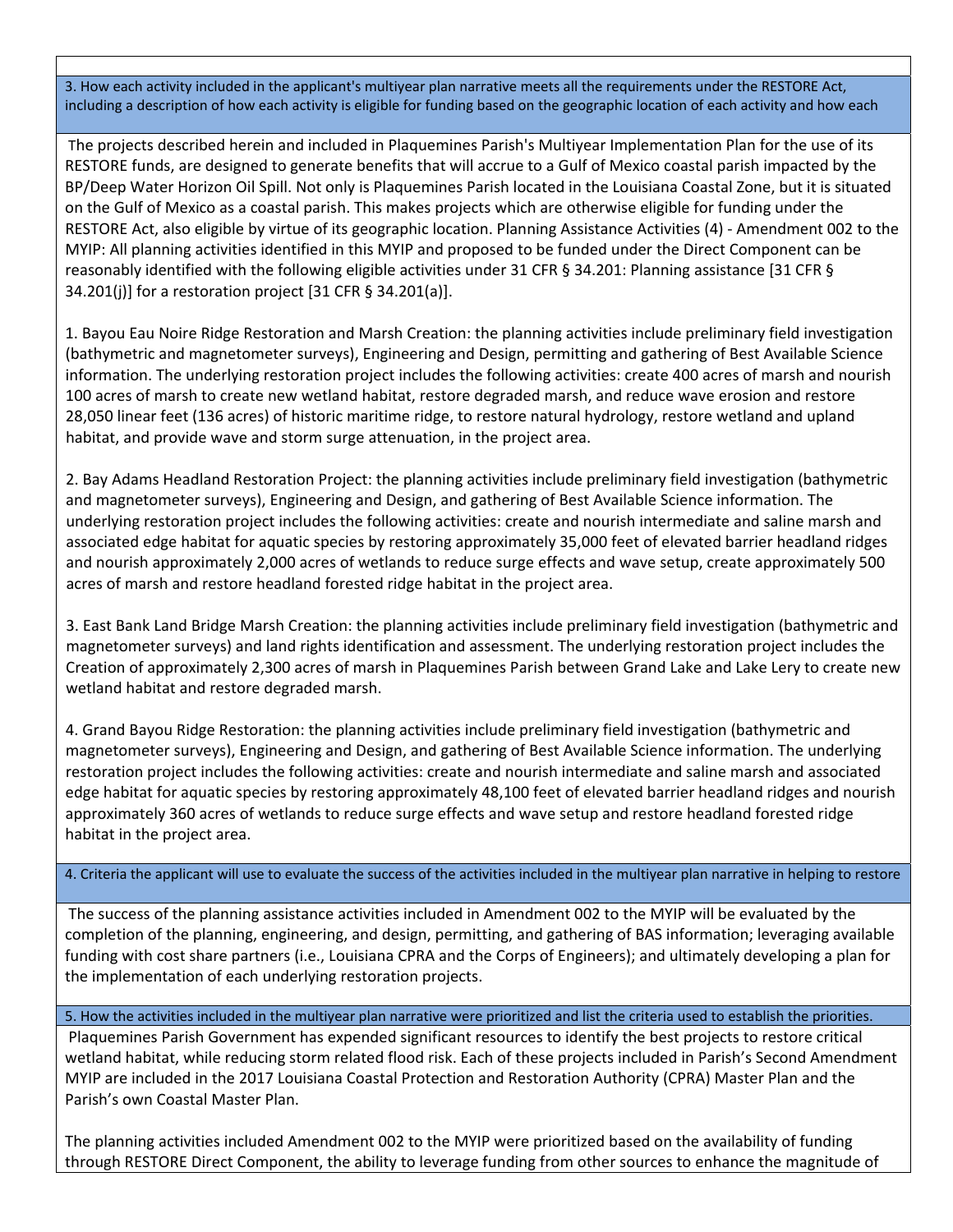coastal restoration in coastal Louisiana; and the consistency of these activities with the 2017 Louisiana CPRA Master Plan and the Parish's own Coastal Master Plan.

The Parish has (and will continue to) worked closely with the State of Louisiana to ensure that the goals of restoration are consistent with, or complementary to the most recent version of the State's Coastal Master Plan. The Parish has a longstanding history in understanding the intimate connection of a thriving Louisiana economy and sustainable environment. The Parish recognizes that there has to be a tangible connection between projects that sustain our coast, projects that protect our residents, and projects that enhance the economy of Plaquemines Parish and thus Louisiana. Though this initial allotment will not be enough to rebuild the wants and needs in our Parish, by partnering, shoulder with the Coastal Protection and Restoration Authority and building projects that are in, or consistent with, the CPRA Master Plan, we hope to leverage state and federal dollars to stretch our conservation dollars for the betterment of the Parish and the State.

6. If applicable, describe the amount and current status of funding from other sources (e.g., other RESTORE Act contribution, other third party contribution) and provide a description of the specific portion of the project to be funded by the RESTORE Act Direct

 Plaquemines Parish intends to use this Restore Act Direct Component funding as cost share match to available funding from Louisiana Coastal Protection and Restoration Authority for projects that are in or are consistent with the CPRA Master Plan, and the Louisiana Coastal Area Beneficial Use of Dredge Material Program (LCA BUDMAT), where Plaquemines parish would only be required to pay for 25% of the project costs. All planning projects identified are included in the 2017 CPRA Master Plan

The current status of funding from other sources for each project:

Bayou Eau Noire Ridge Restoration and Marsh Creation: The Parish has decided to utilize its own Direct Component Funding to complete the engineering and design of this project (\$2,054,150.13) and the remaining survey and geotechnical analyses (\$400,000). The parish plans to apply for funding from the CPRA Cost Share Matching Program for future phases (i.e., construction), under the Spill Impact Component, GOMESA funds, Natural Resources Damage Assessment (NRDA), CWPPA, other state funding that maybe available and LCA BUDMAT to help with the construction of the project.

Bay Adams Headland Restoration Project: The initial phase of this project (Permitting, BAS documentation and engineering and design to support permitting) will be funded by the Parish's own Direct Component Allocation (\$1,222,250). The remaining planning assistance phases will be funded by the Parish's Direct Component Allocation as it becomes available (\$3,150,000). The parish plans to apply for funding from the CPRA Cost Share Matching Program for future phases (i.e., construction), under the Spill Impact Component, GOMESA funds, Natural Resources Damage Assessment (NRDA) and LCA BUDMAT.

East Bank Land Bridge Marsh Creation Project: This initial funding request will be used to help begin the beginning phases of the East Bank Land Bridge Marsh Creation project. The entire \$500,000 will be used to begin the Planning phases. The parish plans to apply for funding from the CPRA Cost Share Matching Program for future phases (i.e., construction), under the Spill Impact Component, GOMESA funds, Natural Resources Damage Assessment (NRDA) and LCA BUDMAT.

Grand Bayou Ridge Restoration: The Parish intends on funding planning, engineering and design of this project with its Direct Component Allocation in two phases. The first phase will commence in May 2019 to initiate the planning, engineering and design to support the environmental permitting activities in the amount of \$250,000. The second phase of the project will commence in May 2020 in the amount of \$500,000 to finalize the engineering and design and ready this project for construction. The parish plans to apply for funding from the CPRA Cost Share Matching Program for future phases (i.e., construction), under the Spill Impact Component, GOMESA funds, Natural Resources Damage Assessment (NRDA) and LCA BUDMAT.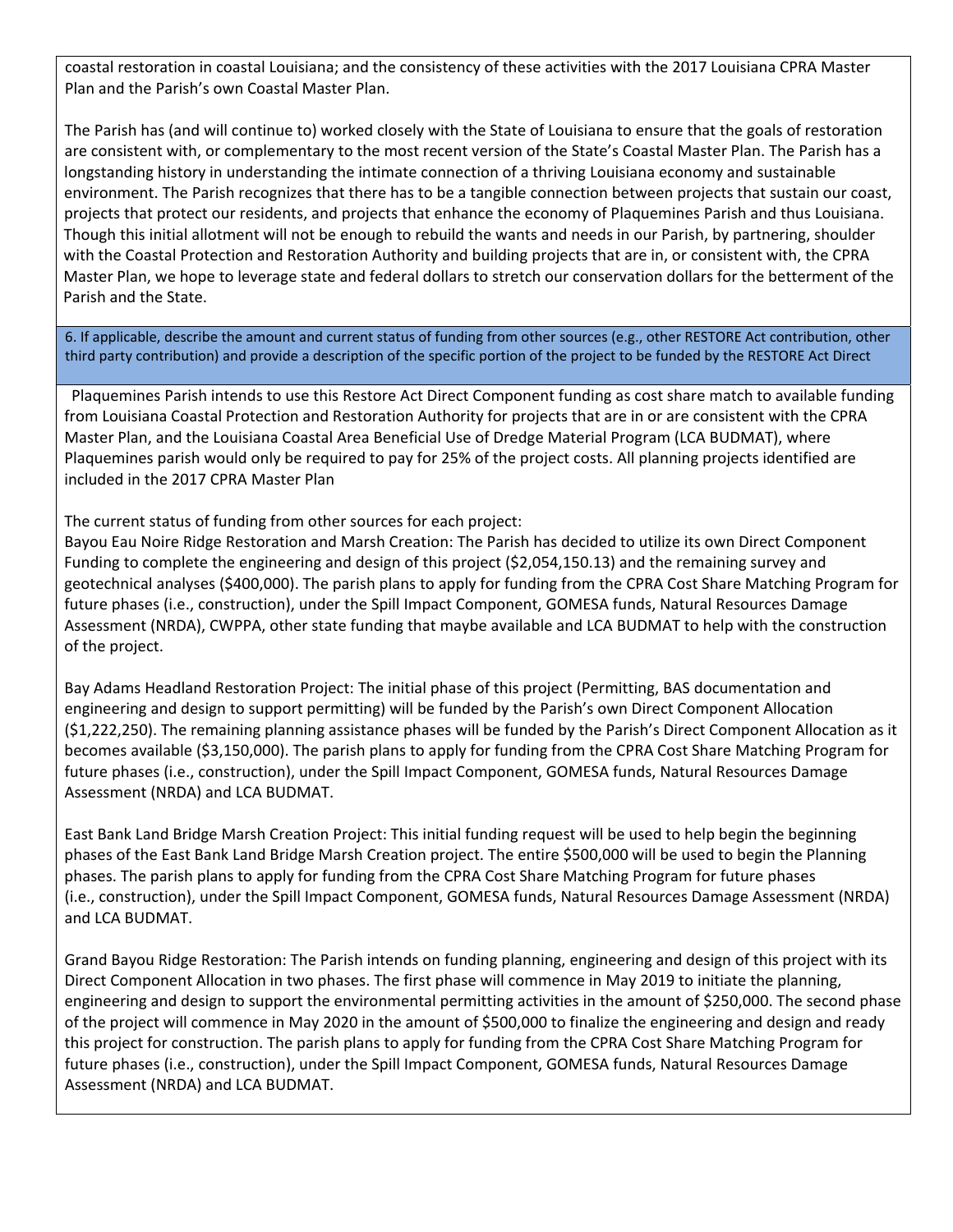## **Bayou Eau Noire Ridge Restoration Ridge Restoration**  Project ID: 002.RC.102



Pointe a<br>la Hache **Breton Sound** Black Bay mò Barataria Bay **Buras** Gulf of Mexico  $2.75$  $\frac{5.5}{2}$ Mile **Adams Bay Ridge Restoration Ridge Restoration**  Project ID: 002.RC.101 Pointe a<br>la Hache Black<br>Bay Empire Barataria Bay **Buras** Gulf of Mexico  $2.75$  $\mathbf{o}$  $5.5$ <br>Miles